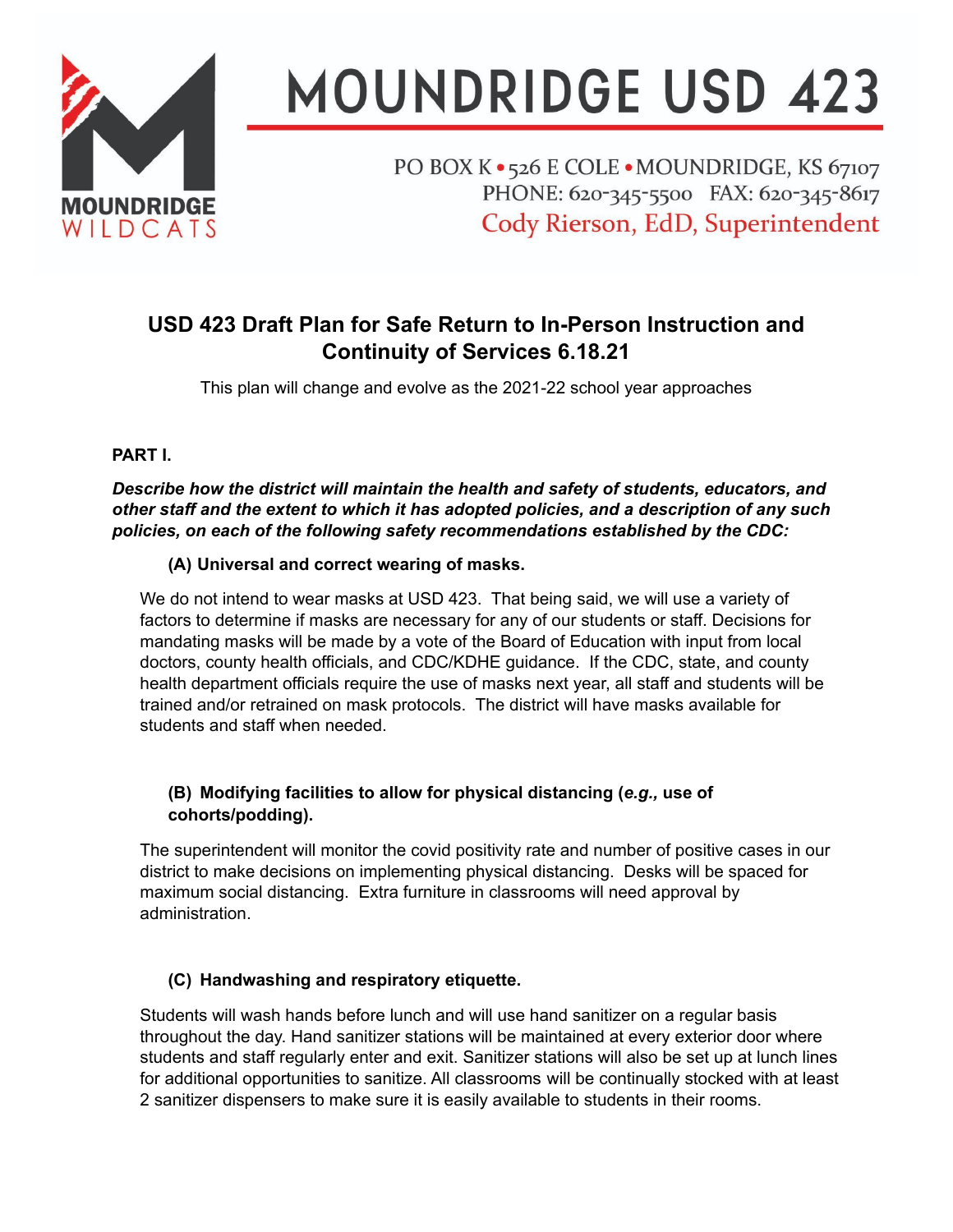Furthermore, breaks will be taken throughout individual classrooms and the day in order to sanitize hands and break from masks if masks are mandated.

#### **(D) Cleaning and maintaining healthy facilities, including improving ventilation.**

Every classroom is sanitized every morning. Sanitizer guns were used to shoot droplets that envelope all surfaces. Desks will be cleaned at least daily. High touch surfaces such as door knobs, water fountains, and handrails will be wiped down throughout the day by custodial staff. Fresh air intakes will be opened on applicable HVAC units to maximize ventilation.

#### **(E) Contact tracing in combination with isolation and quarantine, in collaboration with the State, local, territorial, or Tribal health departments.**

We will follow all quarantine and isolation directives from our county health officer. In the event of a positive case of COVID 19, our health staff will conduct internal contact tracing and we will remove unvaccinated close contacts from school for 10 days, or 7 days with a negative test on the 7<sup>th</sup> day. If a student is demonstrating Covid-19 type symptoms, they will be referred to the appropriate staff for further assessment. The district will work with parents and local medical personnel to refer students for appointments or to be tested. All state and local health recommendations will be followed.

# **(F) Diagnostic and screening testing.**

USD 423 will continue to partner with families, local healthcare providers, nursing homes, and the county health officer to collaboratively utilize locations for diagnostic and screening tests.

#### **(G) Efforts to provide vaccinations to school communities.**

We will continue to make our students and staff aware of opportunities to be vaccinated in our community. The local schools have been a central location for local family practice to provide vaccinations for the public. The district hopes to continue this into the 2021-2022 school year.

# **(H) Appropriate accommodations for children with disabilities with respect to health and safety policies.**

We will work with our special education staff to ensure that our special education students have full access to appropriate educational supports even if we are forced to alter our delivery model. Additional steps will be taken on a daily basis to ensure students are in an appropriate setting and receiving agreed upon services.